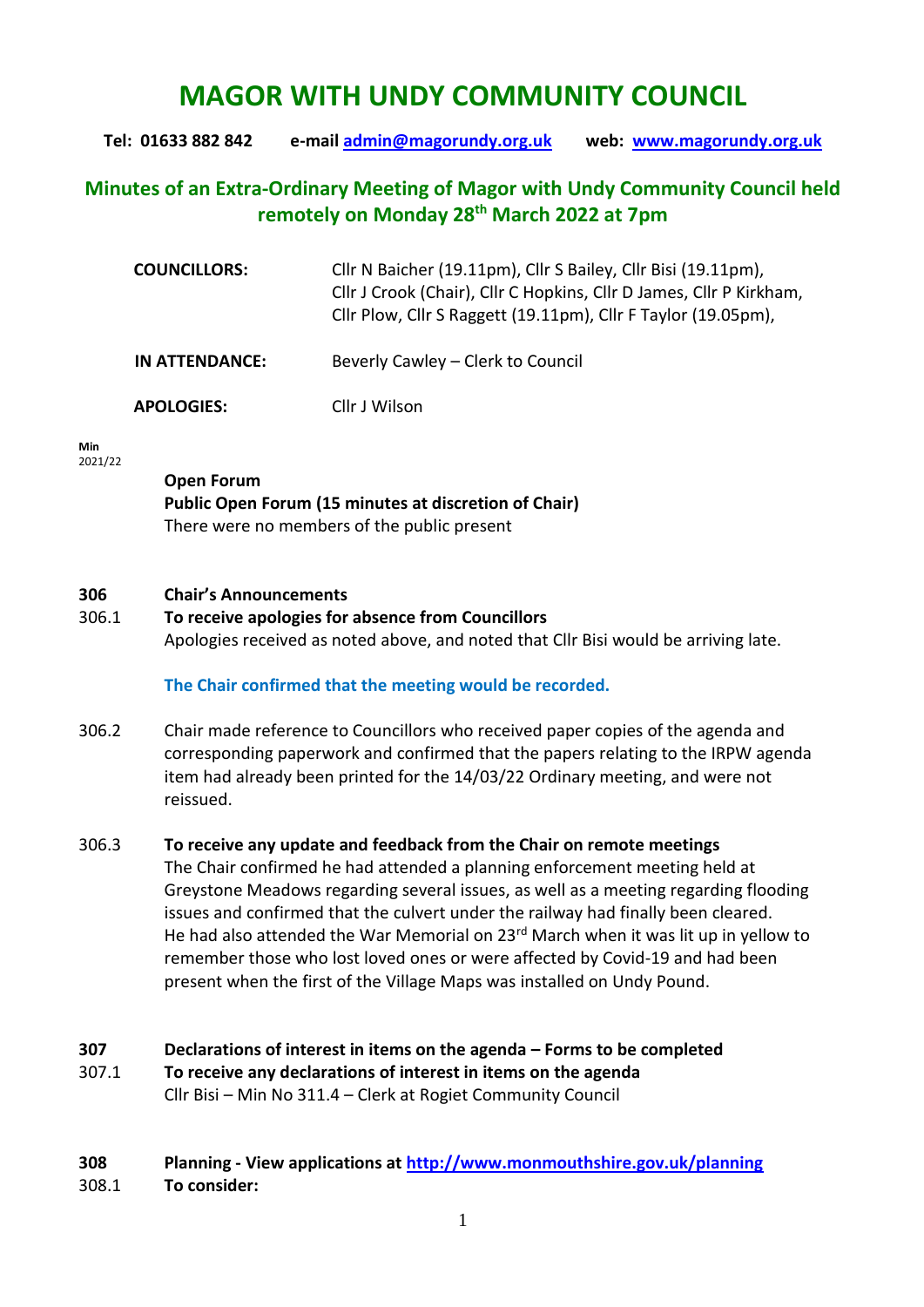308.1.a **DM/2022/00017: - The application proposes to create a front kitchen extension as well as two vertical gabled extensions perpendicular to the exiting bungalow to create additional bedroom and storage space at first floor level - 8 The Orchard, Church Road, Undy**

> **Resolved:** To recommend that planning application DM/2022/00017 be approved, subject to full consultation with neighbours.

308.2 **To note Mon CC weekly new and decided planning lists <https://www.monmouthshire.gov.uk/planning-3/weekly-planning-lists/>** Noted.

#### **309 Working Groups**

#### 309.1 **Summer & Winter Planting Working Group**

309.1.a **To receive feedback from the working group and agree any actions** Cllr Taylor requested details of a budget in which to work, and confirmed that she had obtained a quote, on a 'worst case scenario', as many of the planters would need their compost replacing before planting up. It was hoped that the summer planting could be done in red, white and blue to complement the Queen's Platinum Jubilee year. The clerk had supplied a list of the companies/individuals asked to quote in 2021. Cllr Bailey would supply details of a company she was using to undertake gardening jobs. The working group would go out for three quotes, the specification would include watering for the first few weeks following planting, but the watering throughout the summer would need to be addressed separately.

> **Resolved:** That Cllr Bailey and the Clerk would provide contact details for various companies and individuals that undertake gardening projects.

**Resolved:** That the subject of succession planting be added to the April agenda for further discussion

**Resolved:** That a budget of £2500 (within the Village Improvements budget) be allocated for the succession planting for 2022/23.

**Resolved:** That Cllr John Crook would approach the Magor Baptist Church about use of their outside tap, in connection with watering the planters.

#### 309.2 **Queen's Platinum Jubilee Working Group**

309.2.a **To consider the future of this working group following the 5th May Elections, and consider an offer from the current members to remain on this working group (either as Councillors or residents) in order to deliver and bring the celebrations to fruition in June 2022 on behalf of the Council.**

> Members noted that the Queens Platinum Jubilee Facebook Page had been set up, and that the working group had asked for volunteers to assist with the various events. Members noted Cllrs Kirkham, Raggett and Wilson's offer to remain on the working group in the capacity of Councillor or resident, and take the lead on delivering the events, regardless of the outcome of the elections, to ensure continuity of delivery.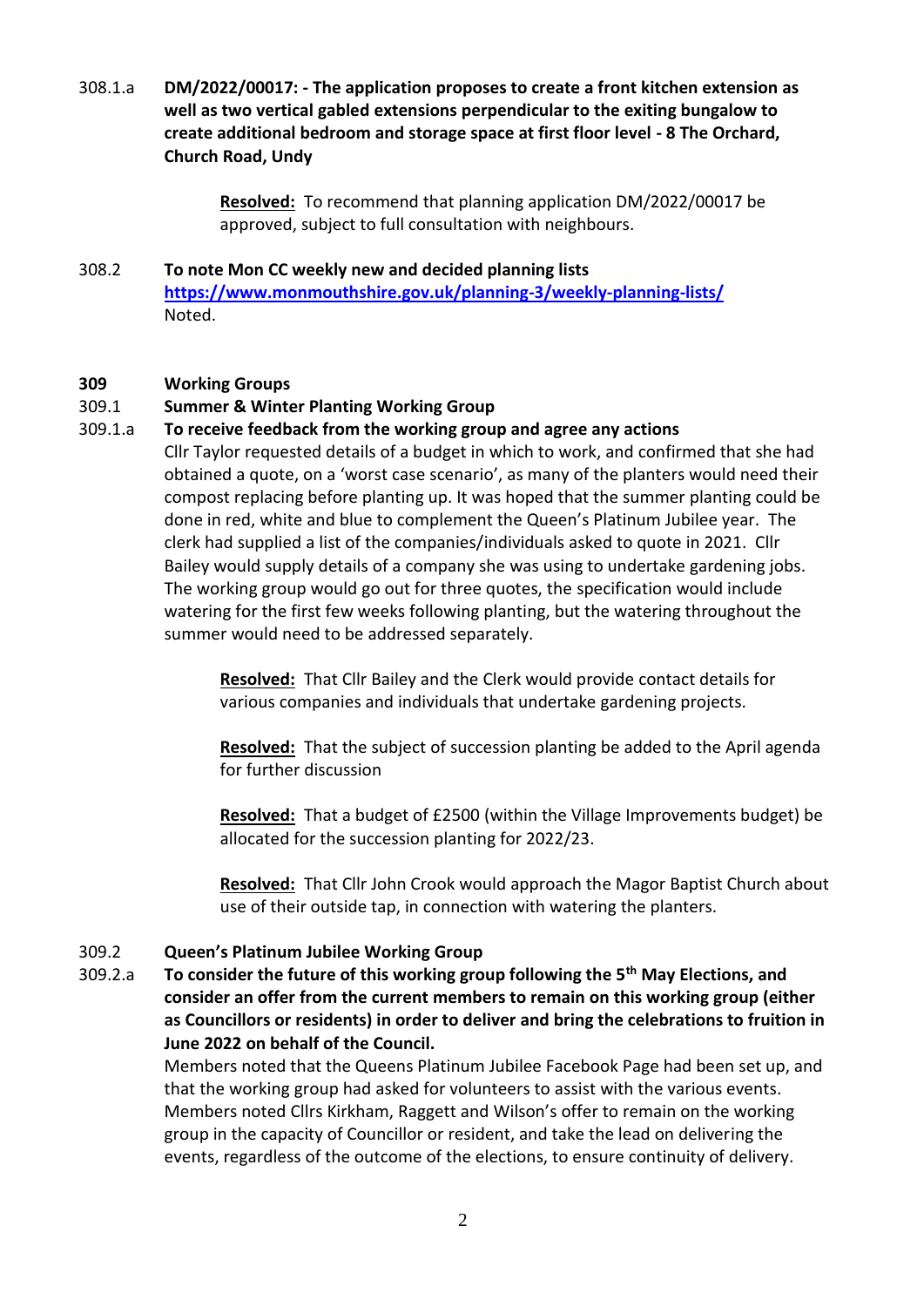**Resolved:** To accept the offer of Cllrs Kirkham, Raggett and Wilson to take the lead on delivering the Platinum Jubilee events (regardless of the outcome of the elections) in order to ensure continuity of delivery.

### **310 Exclusion of Press & Public Under Section 1 (2) of the Public Bodies (Admission to Meetings) Act 1960**

**To consider exclusion of the Press and Public to the following agenda item pursuant to section 1(2) of the Public Bodies (Admission to Meetings) Act 1960 as** *some of* **the business to be transacted is considered confidential, the disclosure of which would be prejudicial**

*Resolved: To exclude the Press & Public from the following agenda item, pursuant to section 1(2) of the Public Bodies (Admission to Meetings) Act 1960*

#### **Meeting recording was halted for the duration of the confidential item**

#### **311 Staffing**

### 311.1 **To receive feedback, on the recruitment process and the advertisement of the job vacancy for a new Clerk and RFO**

Members noted that Cllr Raggett had circulated feedback following a meeting with Paul Egan of One Voice Wales, in respect of the recruitment process and the timeline of the recruitment process. The advert was now live. Cllr James wished the following be noted: *"I note the timeline provided for shortlisting on the 11/4/22 and interviews on 21/4/22 but for the purpose of the minutes I wish it to be recorded that I am extremely concerned that even though the Clerk provisionally informed us at our meeting in August 2021 of her intention to retire in April 2022, and she reaffirmed this at the budget meeting in December '21 as a Council we have not dealt with the recruitment of a new Clerk as a matter of urgency, nor has our Human Resources Committee met since June 2021 to discuss this."*

#### 311.2 **To note the timeline for reviewing job applications and interviewing candidates.** Members noted the date for closure of applications, shortlisting and interviews.

#### 311.3 **To appoint, in line with the Council's Recruitment and Selection Policy a candidate interview panel.**

The Chair advised that he would prefer not to be on the interview panel, as he felt other members had a greater knowledge of the workings of a Council, which would help them in making an informed recommendation to Full Council. Discussion followed regarding membership of the panel, gender and experience of interviewing. Members of the panel would need to ensure that each applicant received exactly the same question, with no deviation. Members noted that Paul Egan One Voice Wales would provide a draft set of questions and model answers/written exercises for the Shortlisting panel to consider. Members noted the Paul Egan, would sit in on the interview as an observer only, and would conduct the tests for the applicants.

*Resolved: That Cllrs Raggett, Taylor, James and Bisi form the interview panel, and that Cllr Raggett Chair the panel.*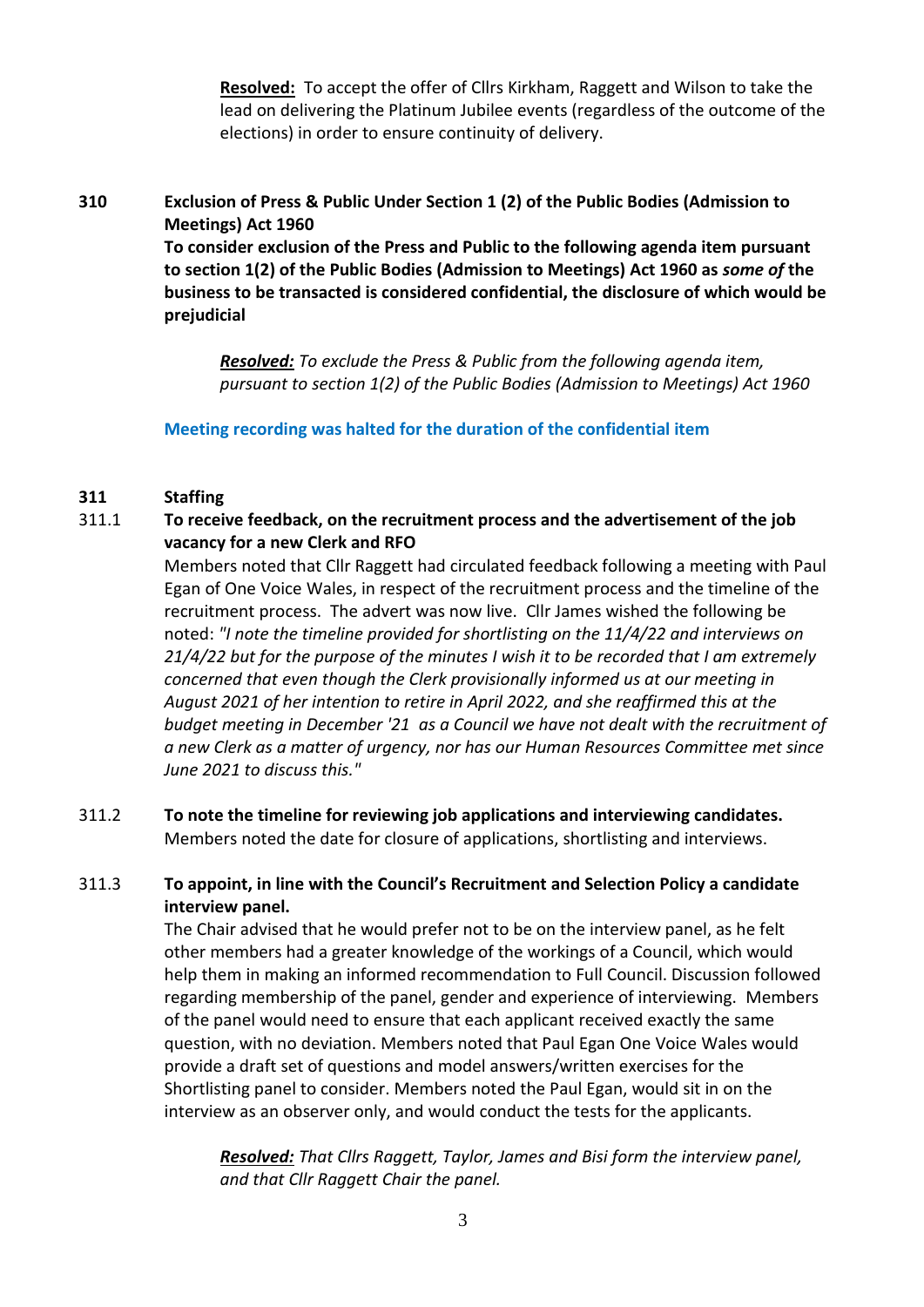### 311.4 **To consider the options available in respect of the handover to the newly appointed clerk, and agree any actions.**

Members noted that the Clerk had offered to remain in employment for a further month, with a new leaving date of 31/05/22 to ensure the transition to the new Council runs smoothly following the elections on the 5<sup>th</sup> May. The clerk further offered to act in a consultancy basis beyond that date to ensure a handover to the newly appointed clerk, and keep the financial side of the Council ticking over. Members discussed other options such as calling on other local clerks to assist in the short-term.

#### **Cllr Bisi declared an interest**

*Resolved: To accept the offer from the clerk to remain in employment for a further month (to end May 2022).*

*Resolved: That Council would explore the possibility of seeking assistance from other local council clerks, locum clerks as well as the offer of consultancy from the current clerk and any other options that occur.* 

### 311.5 **To note a request from the Chair of Human Resources Committee for permission to call a meeting of the Human Resources Committee (in line with the Terms of Reference) to discuss staffing contingency and the handover to the new clerk and RFO.**

Cllr Crook pointed out that the Chair of HR had attempted to call a HR meeting back in September to look at Occupational Assessment, contracts etc., in line with the Committee's Terms of Reference, but Full Council had not allowed the meeting. He further advised that he and Cllr Raggett had started to put in place contingency arrangements. The clerk would look at some dates.

*Resolved: That a Human Resources Committee meeting be called as a matter of urgency to discuss staffing contingency and the handover to the new clerk and RFO, as well as several other outstanding issues.*

#### **312 Independent Remuneration Panel for Wales**

312.1 **To note a Council resolution is required to adopt (or not) non-mandatory determination 45 (***see table 12 of IRPW Annual Report 2022-2023)* Members noted that Determination 45 was for a £500 payment to members undertaking a senior role. This payment was 'optional' and available up to 3 members. Members felt that this was a decision for the new Council following the elections, as it

could depend on what committees they appoint/set up.

*Resolved: That this agenda item be deferred, and added to the Annual Meeting agenda for discussion and agreement by the new Council.*

#### **313 Meeting Dates**

313.1 **Ordinary Meeting – 11th April 2022 at 7pm** Noted.